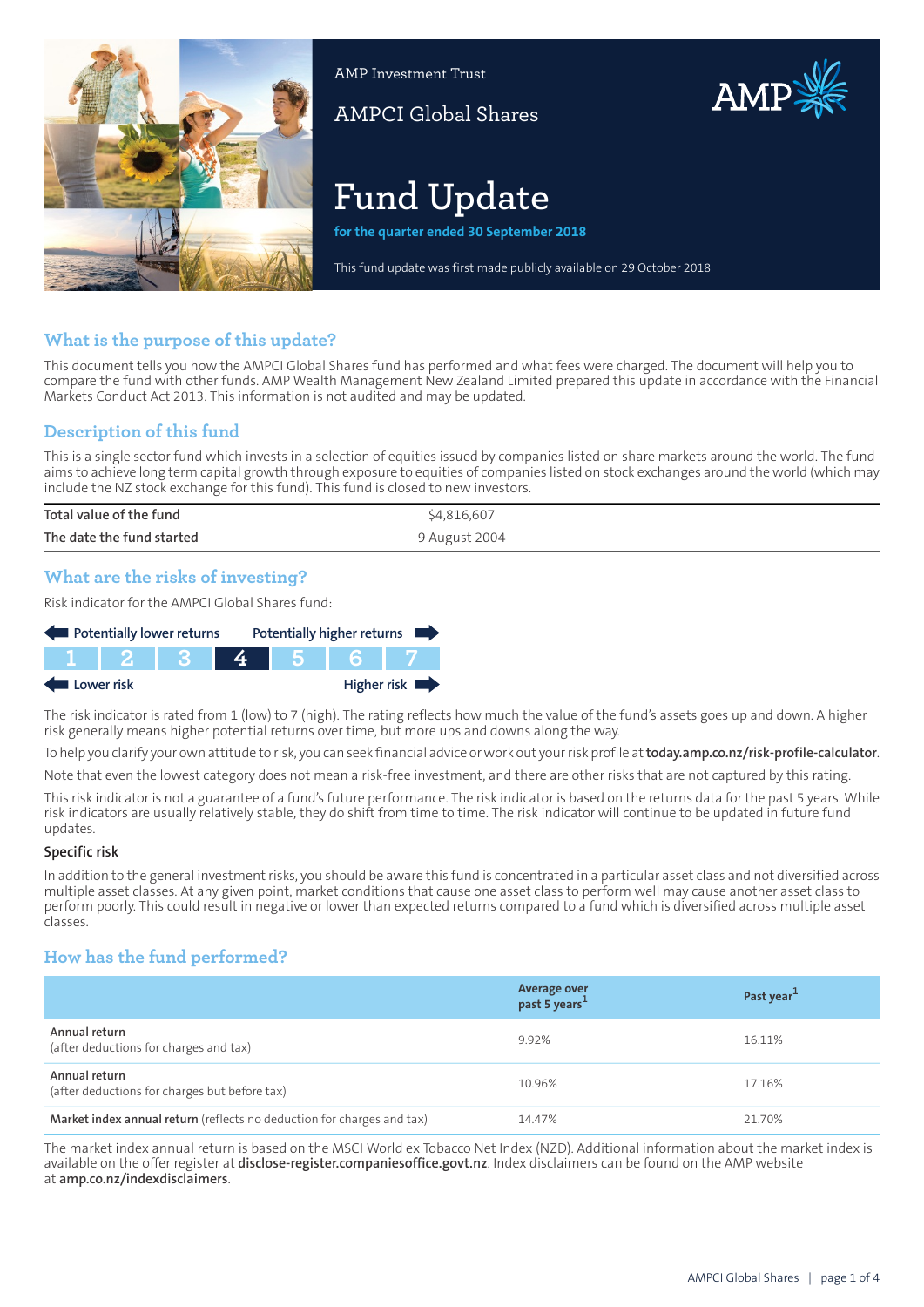#### **Annual return graph**



This shows the return after fund charges and tax for each of the last 10 years ending 31 March. The last bar shows the average annual return for the last 10 years, up to 30 September 2018.

**Important:** This does not tell you how the fund will perform in the future.

Returns in this update are after tax at the highest prescribed investor rate (PIR) of tax for an individual New Zealand resident. Your tax may be lower.

#### **What fees are investors charged?**

Investors in the AMPCI Global Shares fund are charged fund charges. In the year to 31 March 2018 these were:

|                                             | % of net asset value                                                     |
|---------------------------------------------|--------------------------------------------------------------------------|
| Total fund charges <sup>2</sup>             | 1.99%                                                                    |
| Which are made up of -                      |                                                                          |
| Total management and administration charges | 1.99%                                                                    |
| Including -                                 |                                                                          |
| Manager's basic fee                         | 1.32%                                                                    |
| Other management and administration charges | 0.67%                                                                    |
| Total performance-based fees                | $0.00\%$                                                                 |
| Other charges                               | Dollar amount per investor or description<br>of how charge is calculated |
| NII                                         |                                                                          |

Investors may also be charged individual action fees for specific actions or decisions (for example, for withdrawing from or switching funds). See the 'fees and other charges' document on the entry relating to the offer of interests in the AMP Investment Trust maintained on the offer register (**[disclose-register.companiesoffice.govt.nz](https://disclose-register.companiesoffice.govt.nz/)**) for more information about those fees.

Small differences in fees and charges can have a big impact on your investment over the long term.

#### **Example of how this applies to an investor**

Craig had \$10,000 in the fund at the start of the year and did not make any further contributions. At the end of the year, Craig received a return after fund charges were deducted of \$1,611.00 (that is 16.11% of his initial \$10,000). Craig also paid \$0.00 in other charges. This gives Craig a total return after tax of \$1,611.00 for the year.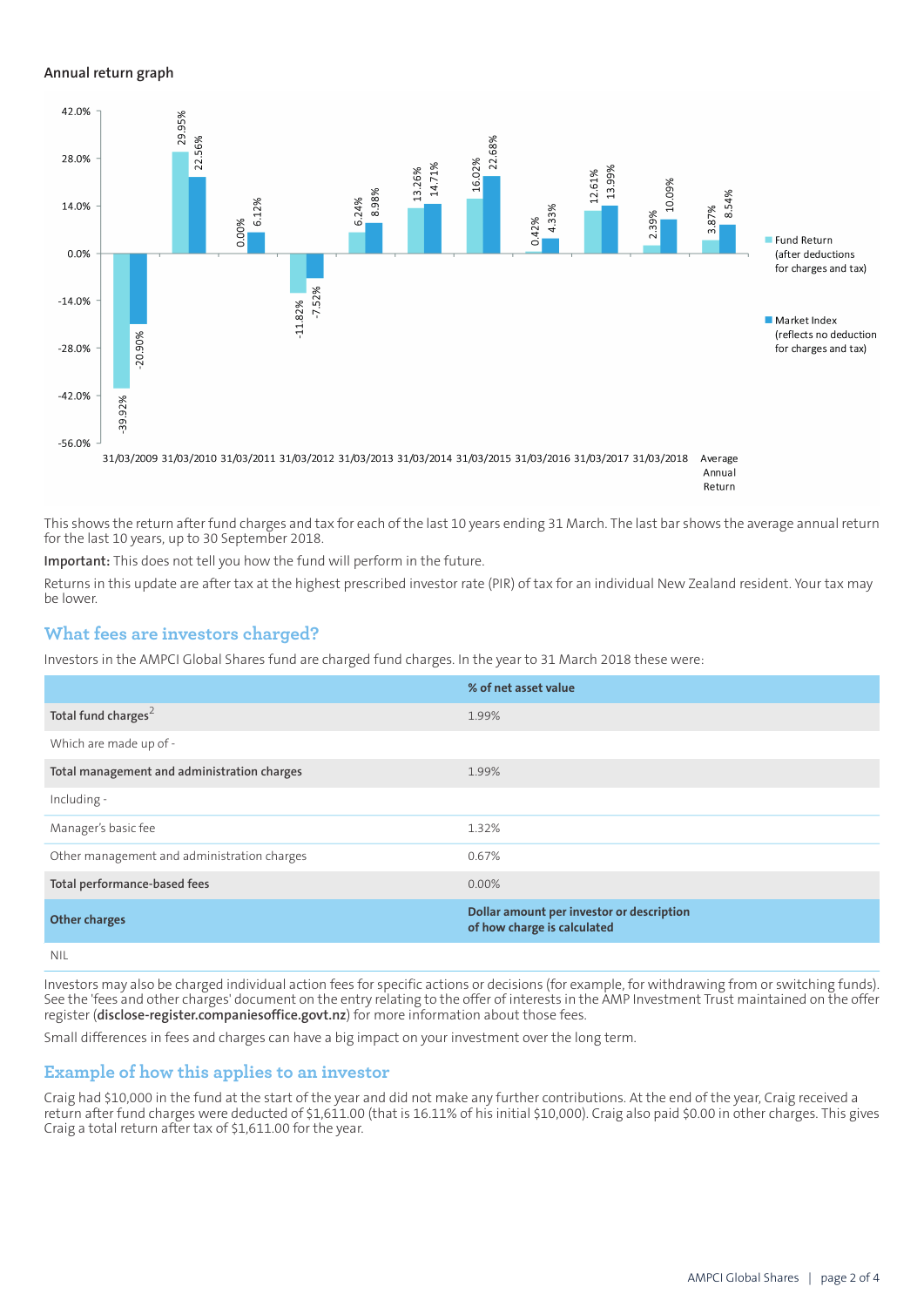## **What does the fund invest in?**

## **Actual investment mix<sup>3</sup>**

This shows the types of assets that the fund invests in.



#### **Target investment mix**

This shows the mix of assets that the fund generally intends to invest in.

| <b>Asset Type</b>            | <b>Allocation</b> |
|------------------------------|-------------------|
| Cash and cash equivalents    | 0.00%             |
| New Zealand fixed interest   | 0.00%             |
| International fixed interest | 0.00%             |
| Australasian equities        | 0.00%             |
| International equities       | 100.00%           |
| Listed property              | 0.00%             |
| Unlisted property            | 0.00%             |
| Commodities                  | 0.00%             |
| Other                        | 0.00%             |

## **Top 10 investments<sup>3</sup>**

|    | <b>Name</b>                                 | Percentage<br>of fund<br>net assets | <b>Asset Type</b>      | Country              | <b>Credit rating</b><br>(if applicable) |
|----|---------------------------------------------|-------------------------------------|------------------------|----------------------|-----------------------------------------|
| 1  | Orbis Global Equity LE Fund                 | 10.17%                              | International equities | Australia            | N/A                                     |
| 2  | Apple Inc                                   | 2.18%                               | International equities | United States        | N/A                                     |
| 3  | Microsoft Corp                              | 1.73%                               | International equities | United States        | N/A                                     |
| 4  | Henderson Global Equity Multi Strategy Fund | 1.67%                               | International equities | United States        | N/A                                     |
| 5  | Amazon.com Inc.                             | 1.62%                               | International equities | United States        | N/A                                     |
| 6  | Facebook Inc.                               | 0.86%                               | International equities | <b>United States</b> | N/A                                     |
|    | Johnson & Johnson                           | 0.79%                               | International equities | United States        | N/A                                     |
| 8  | JPMorgan Chase & Co                         | 0.78%                               | International equities | United States        | N/A                                     |
| 9  | Alphabet Inc (Class C)                      | 0.74%                               | International equities | United States        | N/A                                     |
| 10 | Alphabet Inc (Class A)                      | 0.71%                               | International equities | United States        | N/A                                     |

The top 10 investments make up 21.25% of the fund.